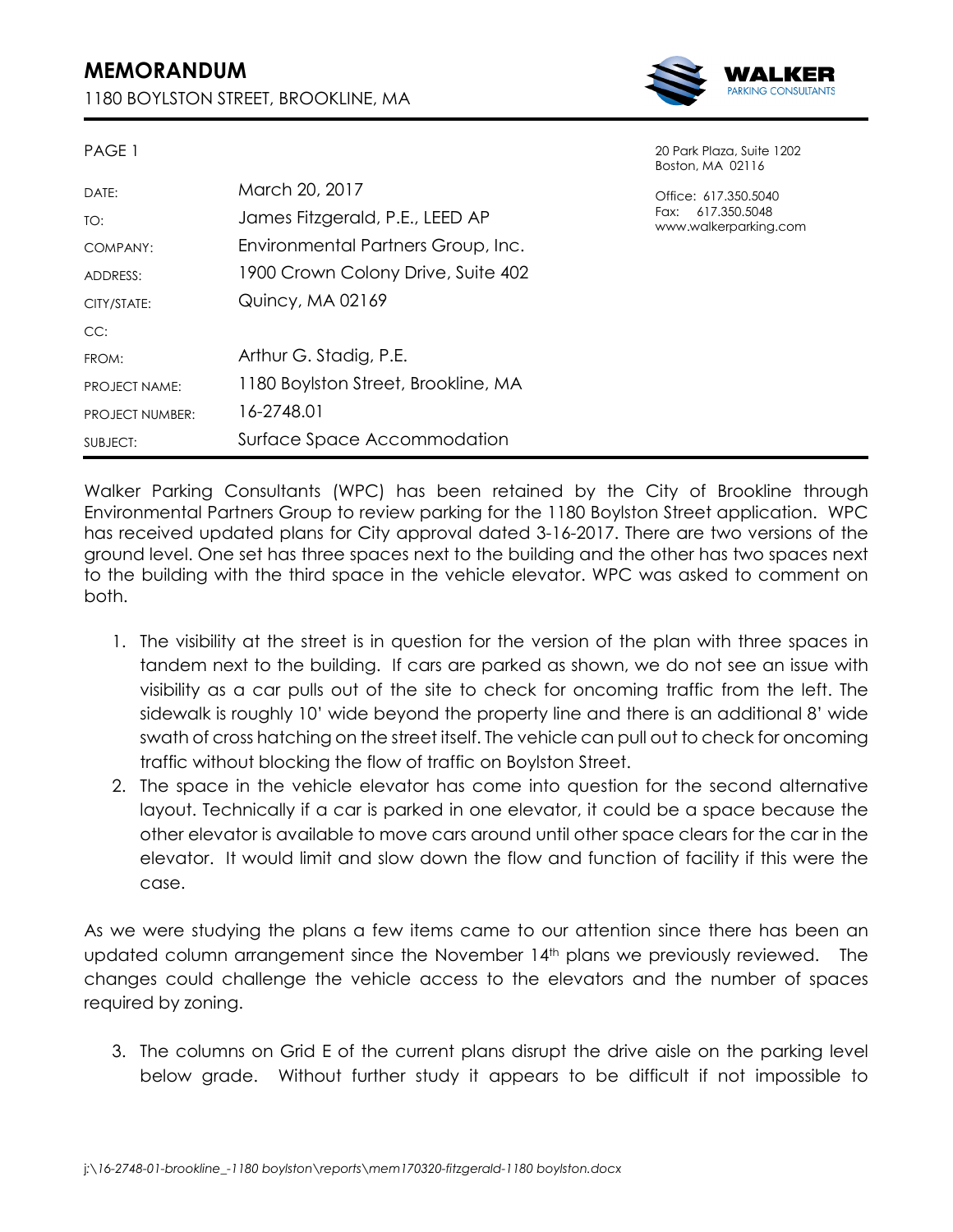

## PAGE 2

accommodate all the cars shown on the plans in this parking area (specifically spaces numbered 1 thru 21).

- 4. There are columns along grids C and D that are located in the middle of parking spaces. These spaces are not zoning compliant.
- 5. The transformer location at grade is shown in two different locations depending whether one is looking at the plan with the three spaces next to the building or the one with the two spaces next to the building. The plan with the three spaces shows the transformer encroaching upon the access aisle. The bollards for the transformer are limiting the clear width to enable cars to align with and access the elevator. This will slow down operations. Regardless of plan, we recommend the developer review the transformer location and look to relocate further to the right (east), in the far corner of the property.
- 6. The column at grid B-7 is new and is disrupting access to the elevators at the grade level. Even though it is clear of the vehicle elevator doors, it will affect the ability for cars to turn and properly align with the elevators. In turn this will adversely slow down operations. We recommend keeping the area in front of the elevators clear of columns. The previously reviewed November 14<sup>th</sup> plans show an example of a better column layout.

We recommend the developer demonstrate (through simulation such as Autoturn) the feasibility of the total number of vehicles required by zoning with the altered column arrangement, or revise the columns to an arrangement similar to the November 14<sup>th</sup> submission.

We remain available to answer further questions.

best, Art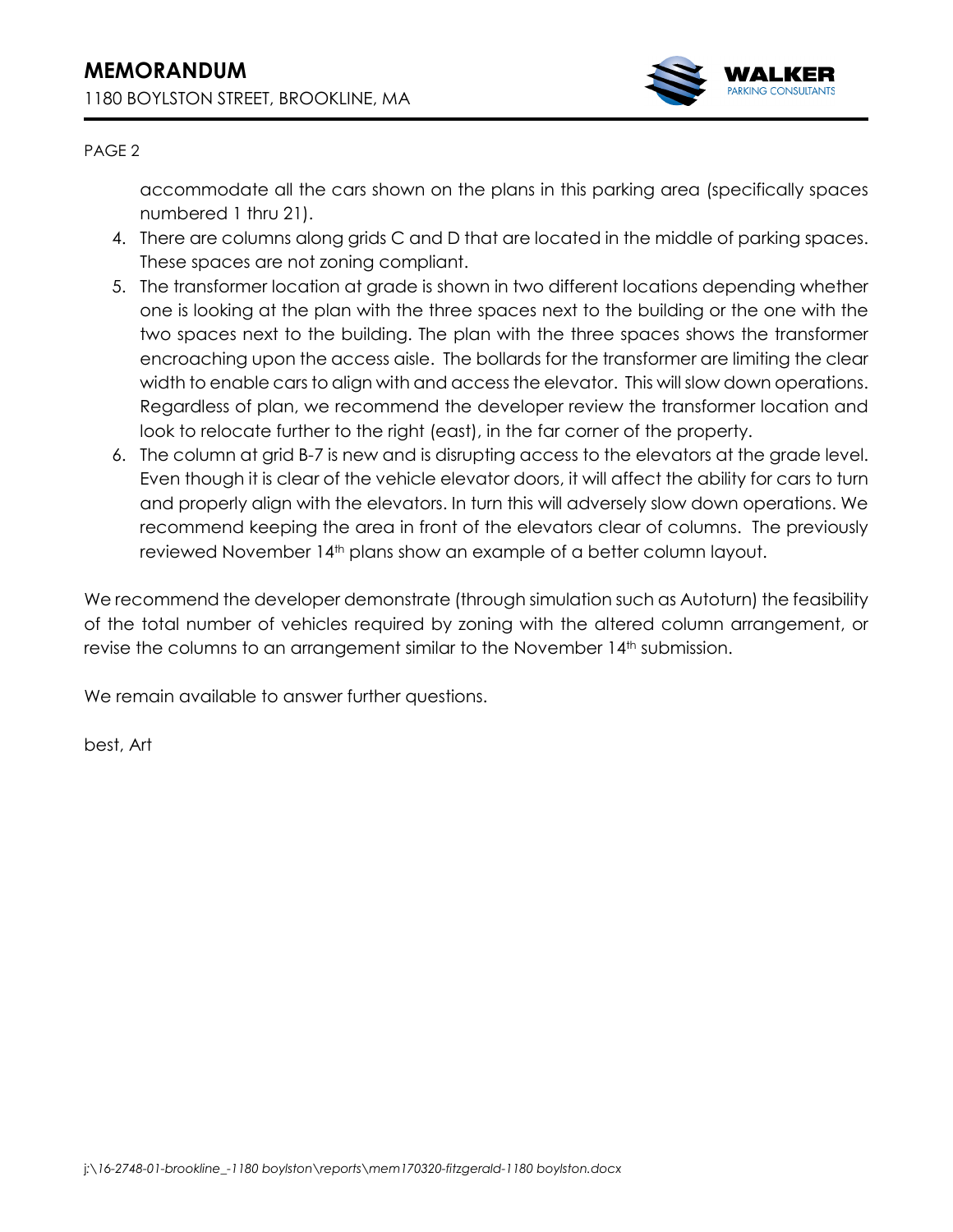